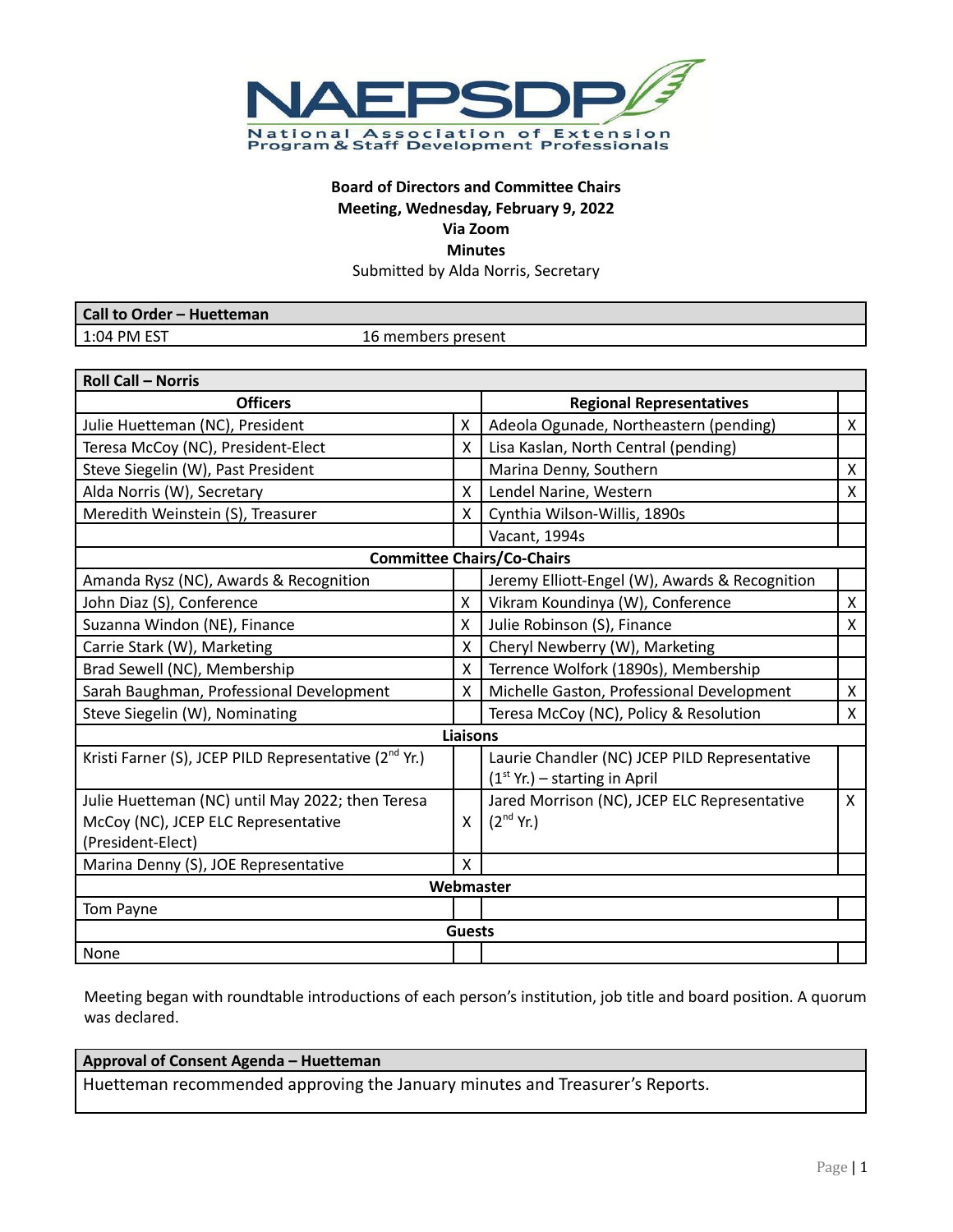| <b>Morion</b>   Approve all documents, no | $MoveD/2^{ND}/V$ OTE   Weinstein /McCoy /passed |
|-------------------------------------------|-------------------------------------------------|
| corrections                               |                                                 |

Reports of Officers:

## **President's Report – Huetteman**

Met with rep Jennifer Bates to discuss Ft. Lauderdale contract, which is in good standing and has the final payments scheduled throughout the end of the year. A 2023 location is yet to be determined, and the Western region is the next in the rotation. Bates is researching possible Western locations, and Narine will need to work with her. Weinstein and Huetteman have also been working with Bates on identifying liability insurance for the organization.

Huetteman encouraged board members to be proactive and reach out if they need assistance. She appreciates everyone's hard work and enthusiasm on the committees. A reminder that plans of work are due March 1st. A budget spreadsheet template is available in the guidance documents. Huetteman encouraged Committees to include documentation of the Strategic Plan initiatives in the POW reports. She also requested that committees personally invite colleagues to get involved, and to update the group on how recruitment is going. Huetteman invited board members to send a card to Willis, our 1890 representative, who was unfortunately in an accident and has not been able to return to work.

### **Secretary's Report- Norris**

Some regional reps still need to submit a Conflict of Interest (COI) form. Norris will reach out to get those completed. The approved strategic plan needs to be updated to include the approval date in the footer. Norris will update the copy of the plan in Box. The board was reminded that everyone has access to Box.com

### **Treasurer's Report – Weinstein**

Dues from 54 members received in January. The outstanding check has cleared, so all expenditures from last year are finalized. For next year, Weinstein suggested the awards committee consider electronic funds transfers as checks take so long to clear. Kundinya noted that he has moved to the conference committee, and Rysz is now the contact. Attached to this week's email was a projection framework to help committees with their POW. Treasurer's Report (01/31/22) Account balances total = \$81,178.07 Year-to-Date Expenditures: \$352.66 Year-to-Date Income: \$4050.00 Year-to-Date Net Income: \$3,697.34

Reports of Regional Representatives:

**Ogunade, Kaslan, Denny, Narine, Wilson-Willis**

Ogunade: Talked to Sewell about increasing regional participation. Northeast compiling emails of directors and assistants.

Narine: Reached out to lapsed members with reminders to renew. highlighting membership opportunities in presentations to Utah colleagues.

Reports of Committees:

#### **Awards & Recognition**

No report

#### **Conference – Diaz**

Meeting next week. Brainstorming conference themes. NACDEP uses an abstract management platform called Oxford that the committee is looking into. It assists with the review process and feeds into scheduling. Robinson said she had also used it and it was easy. Baughman and McCoy also supported the idea. Huetteman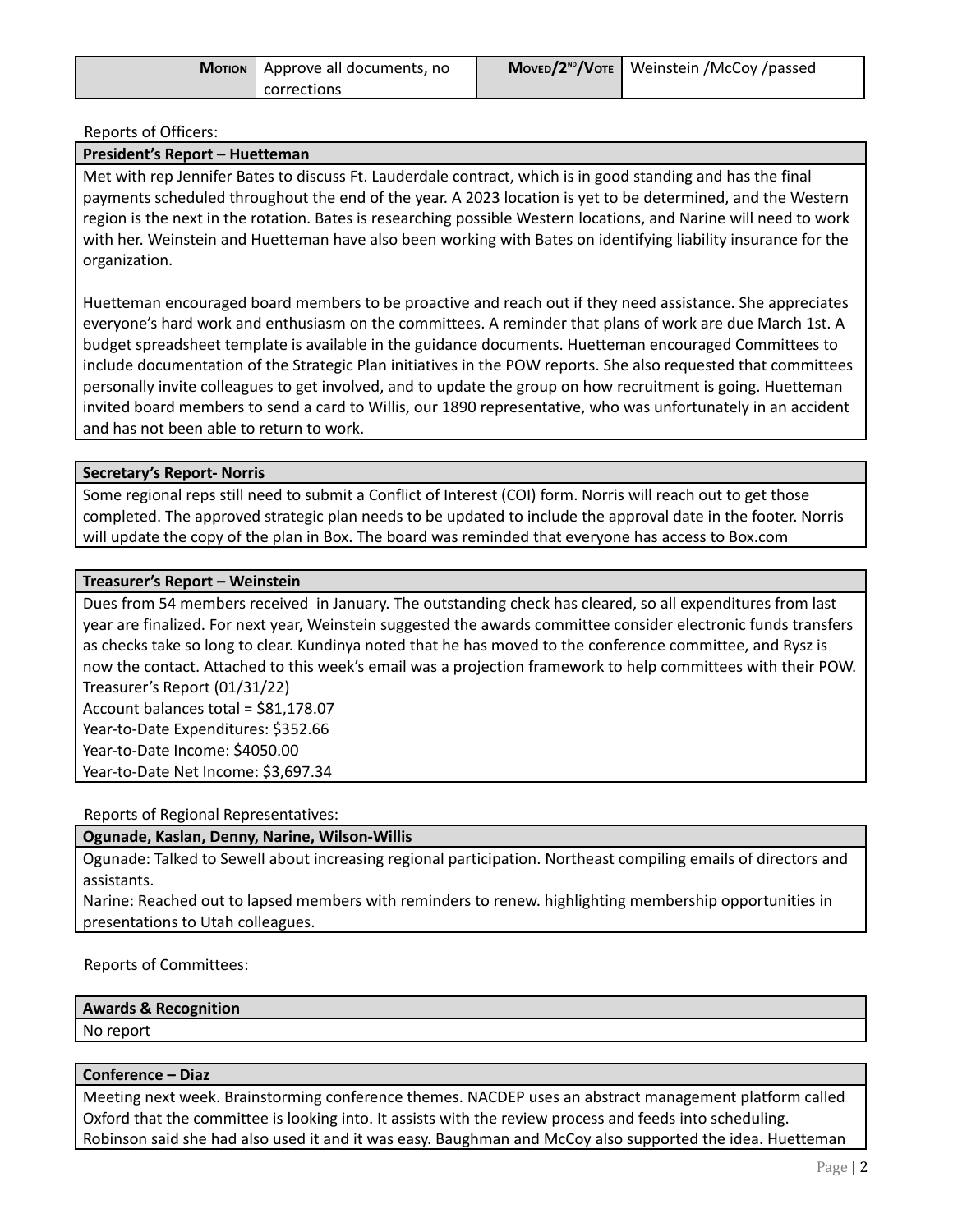wondered if WildApricot has a similar capability, Diaz confirmed it does not perform the necessary functions. Huetteman will discuss funding for a platform with Weinsten and have a recommendation at the next meeting. Note that our last day to receive a block room rate is Oct. 28, so the 2022 deadlines will have to be moved up. Diaz agreed that along with the hotel deadline, the submission

## **Finance – Windon**

Windon said the committee met in January and reviewed the 2021 finances, which were approved and will be signed off on soon. They prepared a budget and are planning to consult a tax professional specializing in nonprofits. The committee is also brainstorming fundraising ideas. Huetteman encouraged the committee to continue inviting new members, especially colleagues who like numbers!

# **Marketing – Stark**

Send any items for the website or Facebook to Stark or Newberry. The committee has a couple new members, but could use a few more. Huetteman noted that regional representatives were looking for logos and powerpoint templates. McCoy asked if the organization's banners had been located. Stark has one in her office. Robinson said the rest of the banners were shipped to Wolfork.

# **Membership – Sewell**

Met on the 25th with 7 members in attendance. Reviewed their objectives in the strategic plan. This month the committee is working on its POW and will meet again on 22nd. Cheryl from marketing will join as a liaison. Current membership is 191.

# **Professional Development – Baughman & Gaston**

Met in January and had volunteers for sub committees. Drafted a POW and budget that will be reviewed at their February meeting next week. Planning an unconference for May, a summer school in July, and another possible event in September. Baughman inquired who will make website updates. McCoy noted there have been reassignments, and Newberry is the best contact.

# **Nominating – Siegelin**

No report

# **Policy & Resolution – McCoy**

McCoy is gathering information about charters.

Reports of Liaisons:

# **JCEP / Extension Leadership Conference (ELC) – Huetteman & Morrison**

ELC has over 200 attendees in person. Theme is a great message of recharging and taking care of yourself. JCEP restructuring their committees and year. Now presidents, past presidents, and president-elects from the 7 member organizations will all start in May instead of January to allow for a better transition period for new board members. Future liaisons to NAEPSDP will change due to the new committee structure.

# **JCEP / Public Issues Leadership Development (PILD) – Farner & Chandler**

Heutteman noted that liaison assignments are staggered to build capacity. Farner will be starting her second year in April, while Chandler is starting her first year. The conference is in Washington D.C. this year, and registration is open. Weinstein noted that the board needs to discuss travel funding for representatives sent by NAEPSDP. Huetteman and Stark agreed that the other organizations offer support for at least one member to attend, and we need to look into that.